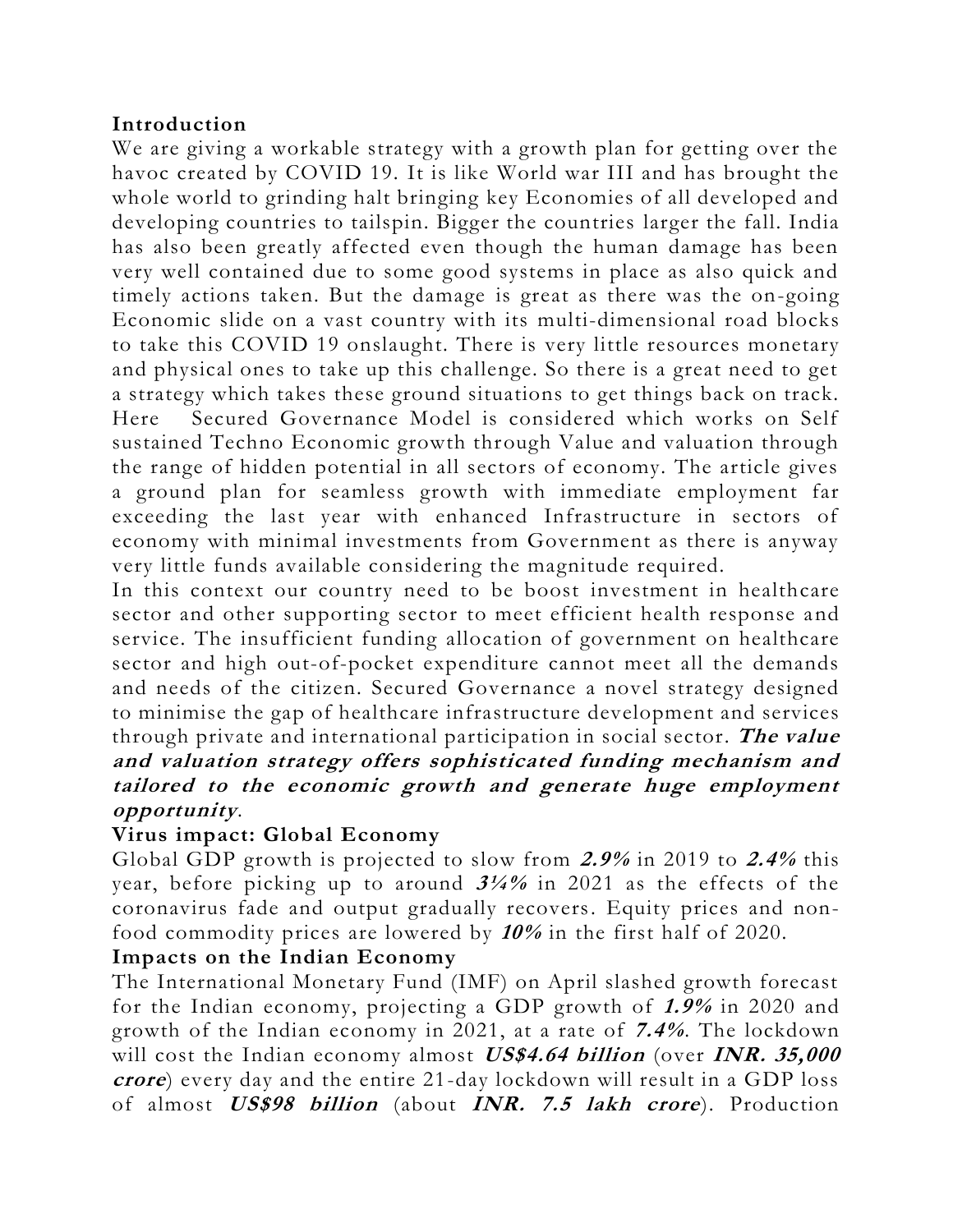shutdowns, labour and supply chain disruptions - especially for companies exposed to international trade-as well as falling consumption, have raised serious concerns about the short- to-medium term viability of many businesses, including the MSMEs.

## **Need of Strategies for re-emerging as a Growing Economy**

With the onset on COVID 19 and its catastrophic impact there is need to strategically plan for getting the Economy back on track. By much of the conventional methods things do not seem to go forward as the downturn created is massive. Secured Governance offers a unique solution to get through this massive boulder created by the fear and death by this World War III. Let us understand the relative numbers of births deaths in India and Internationally by the enclosed facts and figures to get proper idea and a confirmation that this system would see us through this avalanche. **Understanding birth and death in India and whole world**

Even though COVID 19 has devastated India and the world through fear and death caused it would be of interest to consider the facts and figures on this aspect before and during COVID era. In the World in a year **<sup>150</sup> million** persons are born and **90 million** die averaging to **4.2 lakh** births and **1.2 lakh** deaths per day. For India these figures are **76,000** births and **27,000** deaths per day. These figures are noted to estimate to what level COVID 19 can go as also to know the actual facts on ground. One good fact on the ground is that the no of COVID 19 death is much less than the daily Accident deaths and so on the whole more Indians are there for a brighter future to be seen on the strategy proposed in this article.

**Key Statistics of Indian Population (in numbers, 2019)**



**Distribution of Deaths by Major Cause**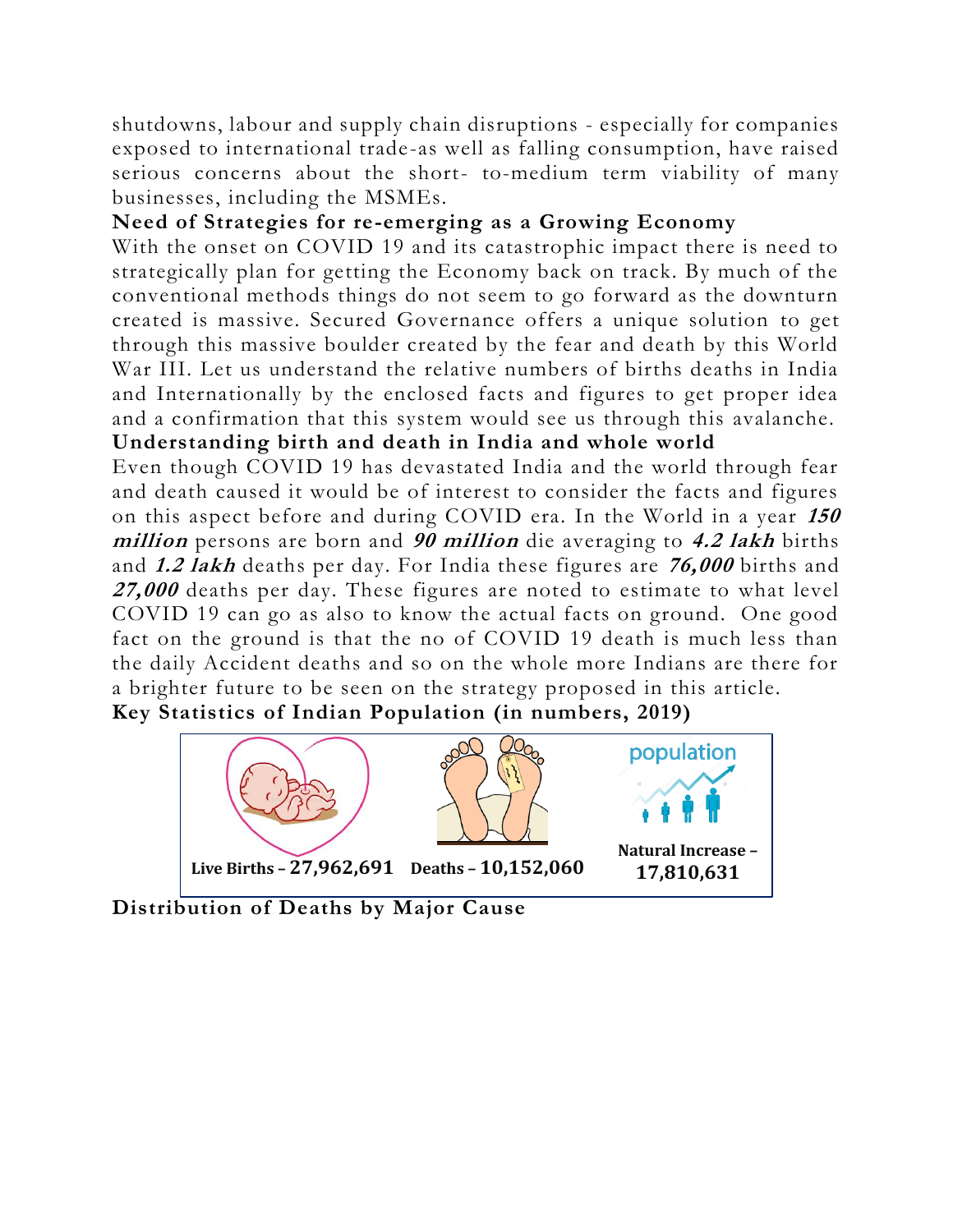**Key Statistics of World Population (in numbers, 2019)**







Natural Increase -93,501,640



**Birth &** 

**Death Statistics of Some Selected Countries (2019, in** 

**numbers)**

| Country           | <b>Birth</b> | Deaths    | <b>Increased Population</b> |
|-------------------|--------------|-----------|-----------------------------|
| South Africa      | 1,190,004    | 705,963   | 484,040                     |
| Japan             | 1,045,262    | 1,263,393 | 218,131                     |
| Saudi Arabia      | 712,478      | 115,953   | 596,525                     |
| Russia            | 1,862,143    | 2,030,629 | 168,487                     |
| Sweden            | 121,123      | 94,945    | 26,178                      |
| United<br>Kingdom | 834,936      | 606,685   | 228,251                     |
|                   |              |           |                             |
| <b>USA</b>        | 4,162,757    | 2,722,311 | 1,440,446                   |

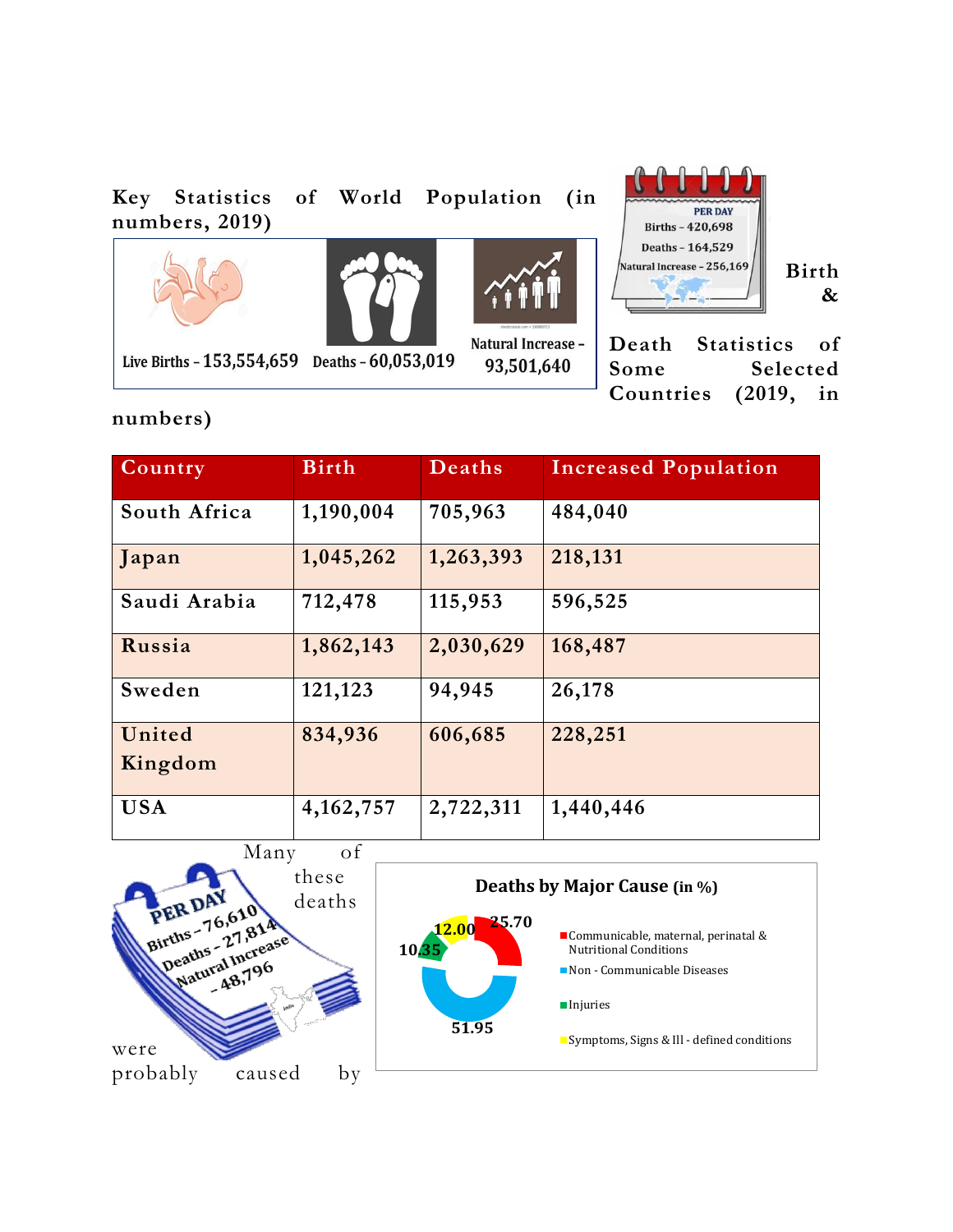various causes, but — statistics viewed as key measures of the impact of the outbreak is comparatively tolerable.

**Per day Birth & Death of Some Selected Countries (2020, in numbers)**

| <b>Live Births</b> | Per<br>Day            | <b>Deaths</b> |
|--------------------|-----------------------|---------------|
| 11,405             | <b>USA</b>            | 7,458         |
| 2,288              | <b>United Kingdom</b> | 1,662         |
| 335                | Sweden                | 262           |
| 1,165              | <b>Spain</b>          | 1,103         |
| 1,414              | Italy                 | 1,588         |
| 5,104              | <b>Russia</b>         | 5,566         |
| 1,130              | Canada                | 754           |
| 2,860              | Japan                 | 3,457         |
| 951                | Australia             | 472           |
| 1,952              | Saudi Arabia          | 318           |

**Global Coronavirus Current Situation (as on 15 – 04 – 2020, in numbers):**

**All numbers given above and generally in this article are from Government & authentic sources.**

**Self – Sustained Economic growth through Secured Governance for India**

**Secured Governance is a strategy that relates to the develop a relationship between infrastructures development in all sectors along with private and foreign investors will be partners and Government** 

**as governing body to foster, coordinate and create sustainable economic growth and employment opportunity.**

"Secured Governance offers a strategy for the government to get all the basic infrastructure development with a negligible investment by the

Government. It is a concept  $\Box$ of developing Techno Economic Corridors connecting HUBs which will act as growth centre for individual sectors. The very concept of "Secured'' here implies a secured



|                                       |                                    | ACTIVE CASES CLOSED CASES               |                         |  |
|---------------------------------------|------------------------------------|-----------------------------------------|-------------------------|--|
|                                       | 1,490,620                          | 702,960                                 |                         |  |
| <b>Currently Infected Patients</b>    |                                    | Cases which had an outcome              |                         |  |
| 1,434,062 (96%)<br>in Mild Conditions | 56,558 (4%)<br>Serious or Critical | 555,581 (79%)<br>Recovered / Discharged | 147,379 (21%)<br>Deaths |  |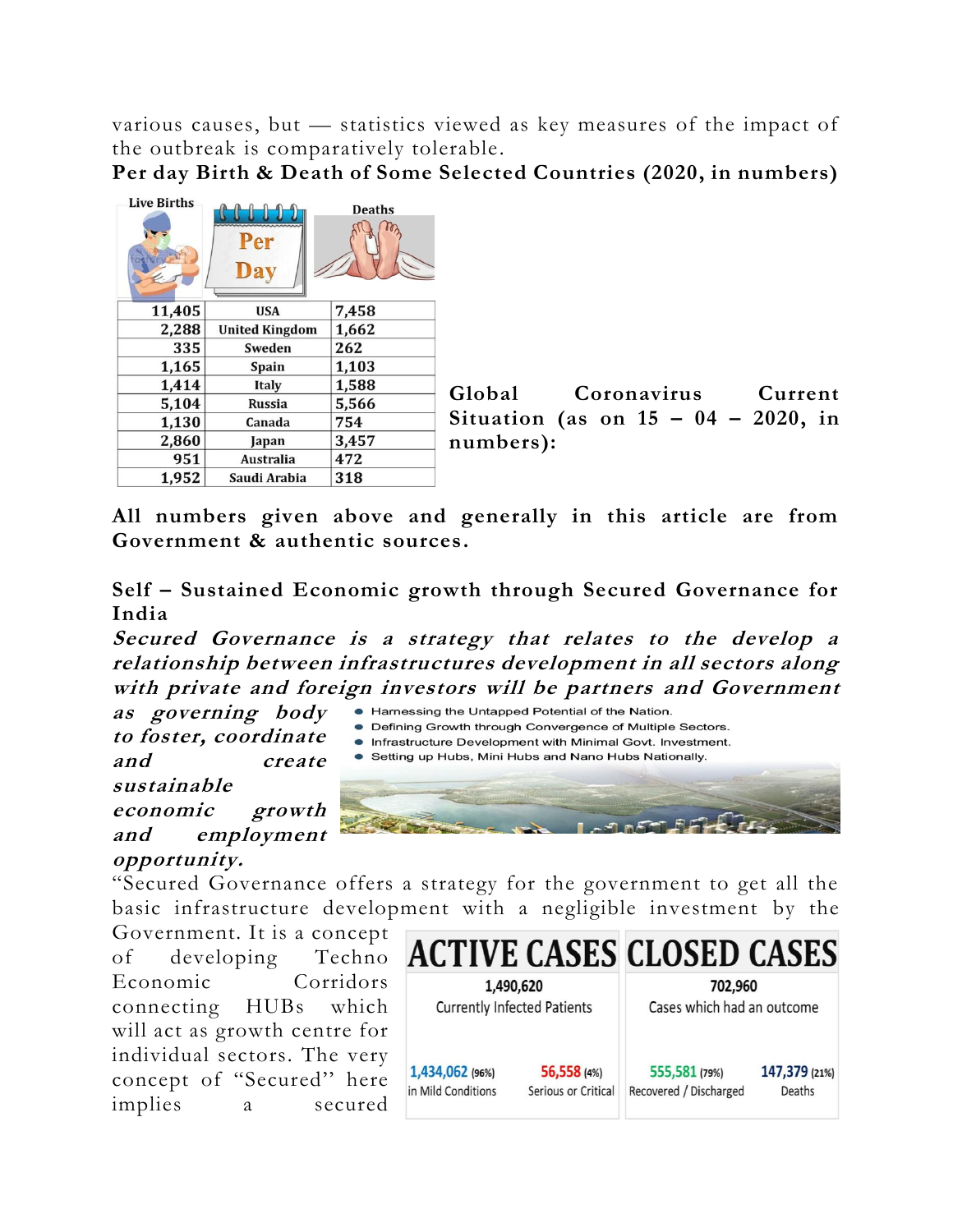convergence or knitting with various sectors defining a growth for an economy."

### **Overview of Healthcare Statistics in India** (in numbers)

In India, major hospitals are mostly located in metropolitan cities and semi urban areas and less number in rural areas. The current strength of hospital beds is about **7.14 lakh** and another **7 lakh+** needs to be added in the current period. Ideally, it needs to be four beds per 1,000 people, keeping in mind the sheer geographical spread of the country and the geography's varied population density. Secured Governance strategy designed to minimise the gap of Healthcare infrastructure and promote private participation in development of **Healthcare HUB**. The value and valuation strategy offers sophisticated funding mechanism and tailored to the economic growth and generate huge employment opportunity. Here all Healthcare Enterprises would get additional land and greater FSI to be used for funding the needs on a continuous basis. Certain other sectors like Religious and spiritual ones would be encouraged to invest in this to bring greater expansion and spread to rural areas.

### **Virus Impact on Tourism & Hospitality Sector**



It is believed that around **70%** out of a total **5.5 crore** workforce could get affected by this virus, which is around **3.8 crore** direct and indirect employees. A large percentage of total tourism business activity of India,

which is estimated at **US\$28 billion**+ in FOREX and upwards of **INR.2**  lakh crore in domestic tourism activity will be at economic risk through the year. Thus, in excess of **INR.5 lakh crore** of direct tourism industry and almost double that of total economic activity is at risk.

India is known for offering alternate Medicines and has certified & Accredited Wellness & Ayurveda Centres. Ayurveda is a 5,000-year-old system of natural healing that has its origins in the Vedic culture of India. Ayurveda has been enjoying a major resurgence in both its native land .

**Secured Governance – Roadmap to a Prospering Tourism Industry** Tourism and hospitality industries along with Airline and Airport Management needs to be specially taken care by encouraging International and National tourist in different segments with proper incentives. On the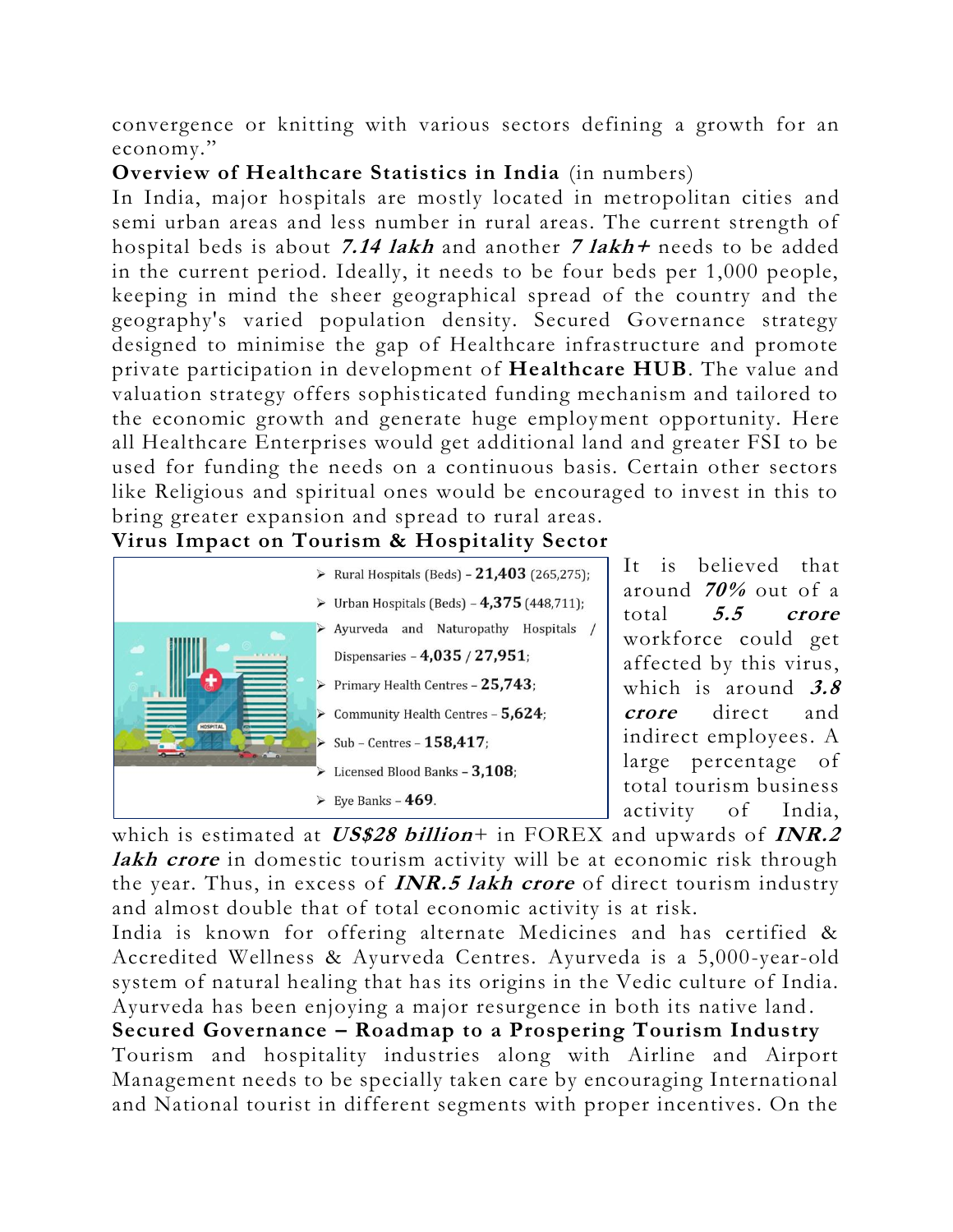local level various stakeholders in these segments needs to give attractive diversification opportunities for sustenance till the sectors comes back. Much of the funds allocated should be routed through these industries to give salaries and wages and encourage corporates to give incentives for persons going on Tourism. Overseas Indians should be encouraged to come as Tourists and taken on guided tours as we have 25M captive audience. Besides the tourism curriculum and skills development programmes be designed in a manner that addresses the needs of the sector, thus bridging the gap between the education system and the workplace - preparing the graduates for employment.

This would get the tourism industry back as gold mine, waiting to be explored as it is identified as one of the top six priority areas in the New Growth Path for the promotion of economic development and job creation. It could generate a significant economic impact by increasing revenues and boosting FOREX volumes while inducing greater employment and business opportunities for the citizens of the country

# **Impacts on Transport Sector**

A significant economic fallout of the novel virus is the resulting inefficiencies across the country's already overburdened logistics landscape, employs more than 40 million people and contributes US\$200 billion plus to the economy. The total number of registered motor vehicles has increased from about **0.3 million** in 1951 to **230.03 million** up to now; recording a growth rate of about **10.7%**, annually. The supply chain of about 25,000-30,000 supermarkets have so far been impacted due to the COVID 19 lockdown announced. The outbreak and the subsequent lockdown across states resulted in stuck shipments increasing by **9%**, order delays were up by **21%**, and delivery percentage has seen a clear decline of **9%**.

Road and aviation are key contributors to emissions from transport, contributing 72% and 11% of the transport sector's greenhouse gas emissions respectively. Lockdowns in India's megacities kept cars off the road and closed factories, improving air quality and letting people see blue skies and clean water in the rivers. Emissions caused partly by industry, vehicle exhaust and coal-fired plants. Because of toxic air claimed around **1.24 million** lives in India last year.

### **Electric Vehicle impact on Environment and improve the Human Health**

The global pollution is on rise and every effort made, being to reduce the  $CO<sub>2</sub>$  emissions and save the planet. One such effort is the introduction of Electric Vehicles (EV).

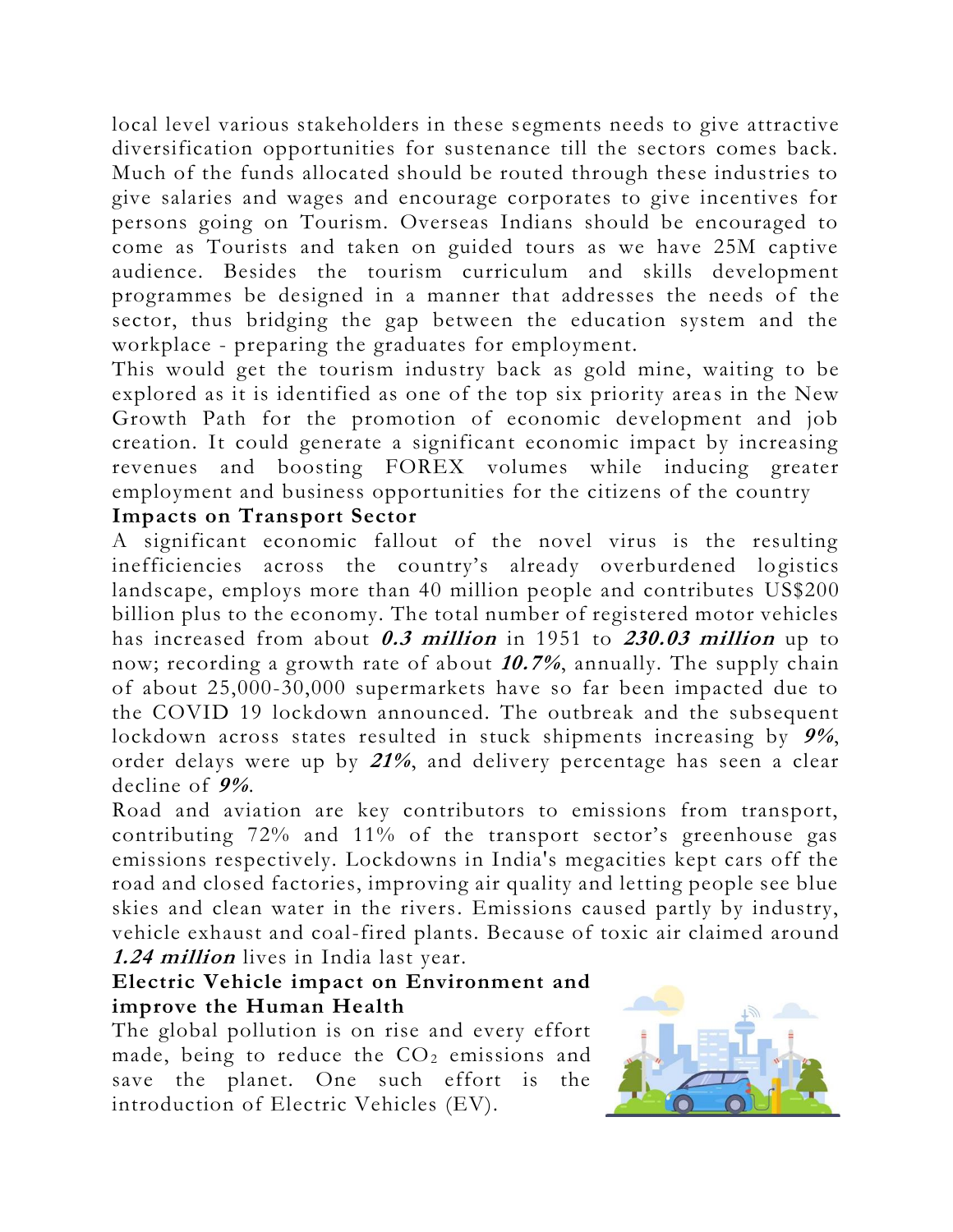Secured Governance is a concept that is catching the attention of many as a holistic approach to infrastructure needs, offering a great deal. It professes taking advantage of valuation of assets created, and delivering at almost no cost to the government. It offers self – sustained economic growth, more societal participation and benefit sharing with transparency. Underlying this is a strategy of developing techno-economic corridors connecting **HUBs** (EV & Battery manufacturing plants), **Mini HUBs** (EV charging stations & Service centres) and **Nano HUBs** (EV accessory Retail centres) across the country by private investors.

The SG approach requires the Government to participate as a facilitator and nothing more. The successful shift to electric vehicles could potentially help India save up to **US\$300 billion** (**INR 20 Lakh Cr**.) in oil imports and nearly **1 giga tonne** of carbon dioxide emissions by 2030. More than 30.92 million EV produced in FY 2018 – 19 reporting a jump of 6.26% from the previous fiscal. Besides EVs will be a stepping stone towards designing an intelligent, futuristic transport infrastructure in India that is capable of catering to the mobility, reduce  $CO<sub>2</sub>$  rate and create approximately **15 million** employment opportunity.

## **Effect on the Agriculture Sector and Strategies to get things back on track**

COVID-19 is disrupting some activities in agriculture and supply chains. Agriculture is backbone of Indian Economy and in this time of crisis this is a very important sector Globally where its importance has got enhanced To get this important sector on track and enhance too much upper level India should gear to be a Global Food factory. Indian food is well accepted internationally and all planning have to be to gear up a Global supply chain. By this there would be free flow of Funds locally and

Internationally. Deserving good Technologies should be encouraged to be applied with good incentives. There has to be a seamless movement of raw vegetables to processed food from the production to users with minimal middle men who should now add value and give the farmers their rightful earnings. Agri Hubs should encourage in each Districts to even villages for specific specialities with all supporting systems. A monitoring mechanism to offer immediate assistance should be expanded from its current level. Agriculture with good food as its proper outcome would play a greater role globally and India should be in forefront.

#### **The Role of Worship Places in Emergencies**

Historically religion has been involved in the welfare of the community. There are around **3.1 million** worship places all over India that includes Temples, Mosques,

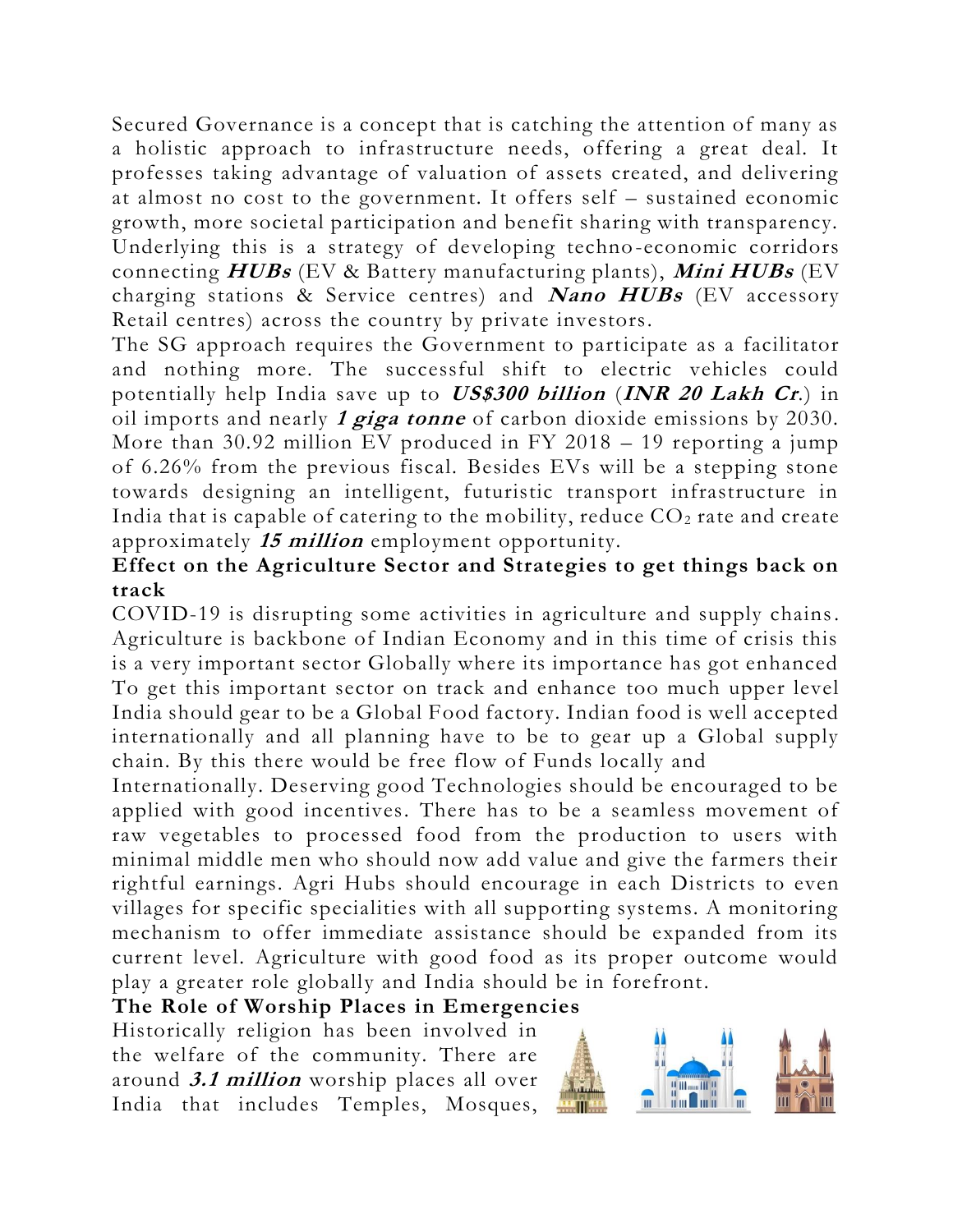Gurudwaras, Churches and Monasteries etc. People in India donate huge amount of money at these worship places and other religious institutions for many reasons. As per various calculations, in the previous year, total income of **<sup>13</sup>** major temples was near about **INR. 5,200 crores**. There are around **5 lakh acres** of land owned by these temples. Only few percentage of money will be used for maintenance of temple services. These religious places could spend certain percentage of donations may furnish to disaster relief and emergency services, such as provide food, cloth and basic healthcare services.

- Social sectors like education, healthcare and sports activities will be taking charge by worship places.
- Le Prime religious destination like Temple, Church Mosque etc. other worship places will be developed developing that as a Tourism HUB.
- US Wealth of many worship places are in the position of provide financial support for industry growth of the country.
- Selecting Existing Religious or natural Tourist Location etc. and developing it as Tourism HUB OR Developing a New Strategically selected location to a Tourism HUB with state of art infrastructures and Amenities.
- $\div$  It will not only facilitate National growth and provide additional revenue from Tourism facilities but also will facilitate an employment opportunity for approximately **<sup>20</sup>– 25 million Population.**

A few years earlier, the World Gold Council estimated gold holdings temples in the country could be  $3,000-4,000$  tonnes. ( $\approx$  **INR.** 8.4 lakh **crore – 11.2 lakh crore**). The net wealth of all major worship places could be around **US\$ 2 trillion (≈INR. 142.3 lakh crores)** in India.

Many of the spiritual organisations and worship places have adequate funds to give financial support to restart national economy through industry and manufacturing sector.

### **Companies and Commercial enterprises to accelerate Economy growth**

India with its **US\$2.9 trillion** economy needs to get back quickly on its businesses and more than its billion people to get to a better structure of growth. Air, road and rail transport systems which are suspended should be back on track with new guidelines with less than **<sup>250</sup>** of India's **700** odd districts reporting the infection. The lockdown which is now deeply hurting the economy needs to now strategically be brought on a level playing field. About **66%** of the **18.73 lakh** companies registered in India, out of that **6.70 lakh** were closed and **1,615** were classified as dormant. **Summary Statistics of Indian Companies**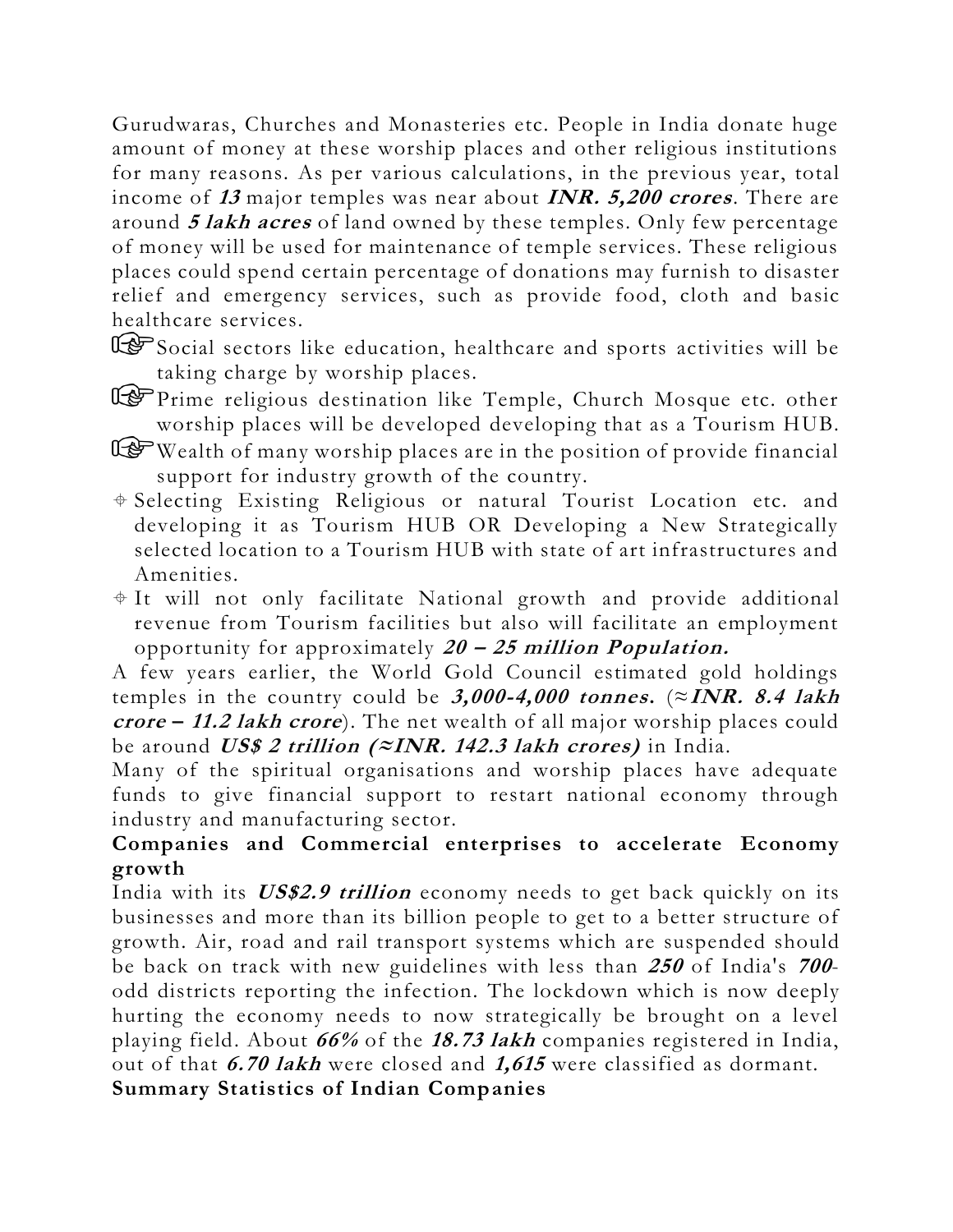| SL.<br>No.     | Description                                                                                            | Number of<br>Companies |
|----------------|--------------------------------------------------------------------------------------------------------|------------------------|
| $\mathbf{1}$   | Total Companies Registered                                                                             | 1,873,044              |
| $\overline{2}$ | Companies Closed                                                                                       | 670,018                |
| $\overline{3}$ | Dormant u/s 455 of Companies Act, 2013                                                                 | 1,615                  |
| $\overline{4}$ | Inactive u/s 455 of Companies Act, 2013                                                                | 6,327                  |
| 5              | Companies under process for closure                                                                    | 38,610                 |
| 6              | Active In-Progress (Inactive companies<br>under $21 - day$ window for completion of<br>pending filing) | <b>100</b>             |
| $\overline{7}$ | Active Companies $(1 - (2+3+4+5+6))$                                                                   | 1,156,374              |
| 8              | Total<br>number of Employees (approx.in<br>million)                                                    | 130                    |
| 9              | Capital Manufacturing<br>Service<br>Gross<br>Industry (INR. lakh Crore)                                | 14.41<br>21.82         |

Secured Governance concept designed a novel concept that **defunct companies will be takeover by another directors, stakeholders, investors or group of employees to run the business successfully. At any cost functions of companies or industries never be closed instead of continue by another employer or owner**. This would get back a large number of jobs as also revenues and taxes. A liberal approach by banks would greatly help. Here a view of the company and promoters past track record on their employment, taxes paid till date should also define their present and future rankings.

#### **Secured Governance Strategy for Industries & Enterprises**

Industrial and commercial enterprises small and big are the ones providing the much needed employment and fund flow for growth and prosperity. In this immediate steps should be taken to activate all the working and closed companies with a commitment to ensure jobs opportunities and Government should outsource much of its activities including Health care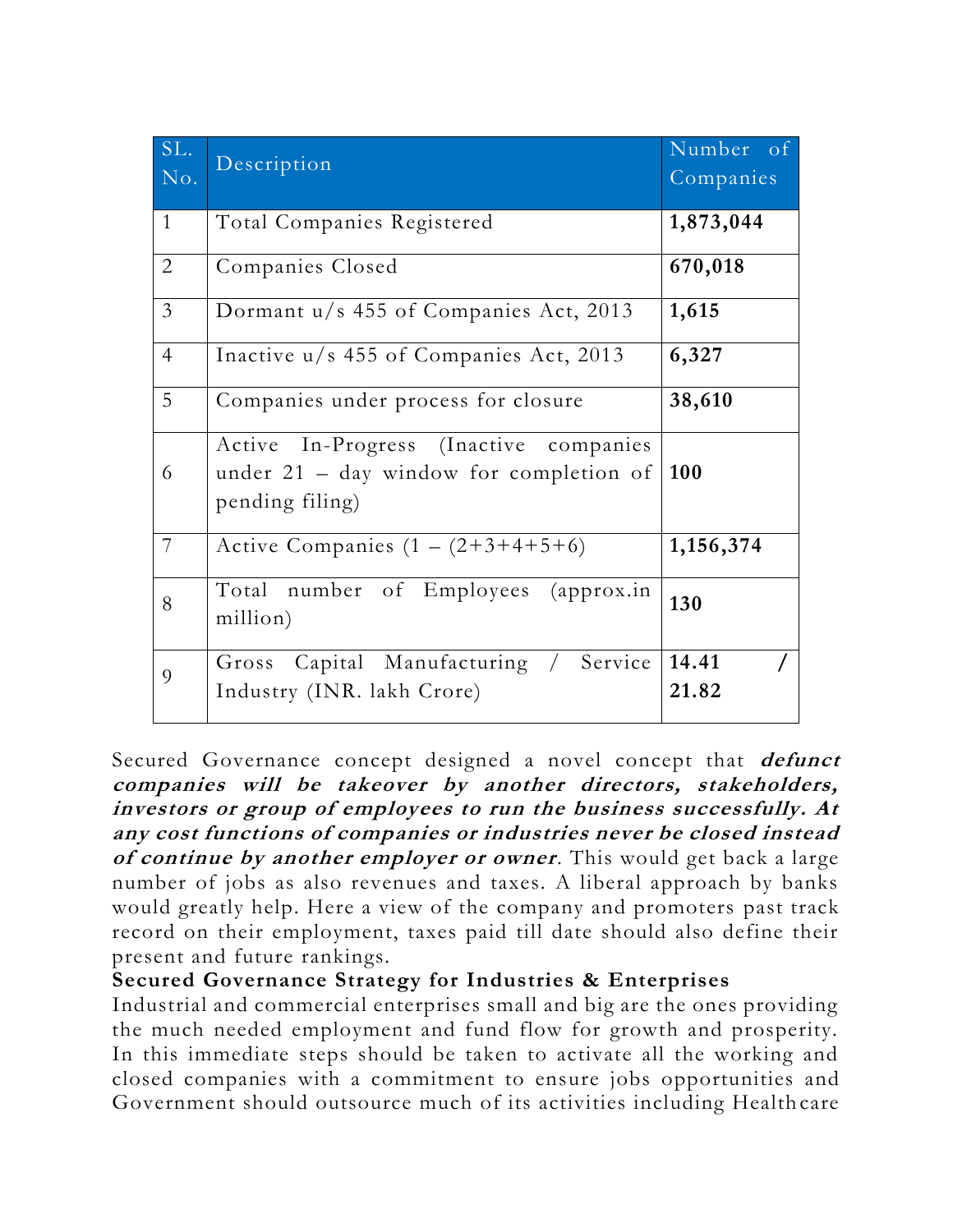which would have huge scope for profitable employment. In these Secured Governance concept should be judicially used to minimise actual Government spending as it will not have the requirements needed for vast population requiring support. Secured Governance through tapping the hidden potential for growth including offering differential FSI to the enterprises against committed outputs of the companies to get de sired results with negligible fund outflow. By this there could be maximum industrial growth with great employment and make India the Manufacturing hub for the world. There is great expectation from all advanced countries to sources products from India which is also true with African and Arab countries which could be taken to get quick results in the number of green field Smart Cities where there should be a Single Window SG Committee to clear all requirements of the company proposals. The government has to open all companies in the changed circumstances committed to growth and employment with judicious Bank funds. Banks should be encouraged to establish their own Banking Industrial zones for their clients with all clearances and support in place for quick success of the companies small and big. The Industrial Zones through SG should be planned so that the growing land valuation would give then good flexibility in Fund management and compensate for some percentage of existing and future (Non-Performing Assets) NPAs.

### **Banking Sector for Funding**

Public-sector and private finance institutions have private and foreign organisations. Increased credit disbursal by banks could boost investment in infrastructure to



scale up their operations and generate direct and indirect job opportunities.

### **Overseas Indians for Strategic National growth through Secured Governance**

Remittances give countries the ability to fund development their own way. India retained its position as the world's top recipient of remittances with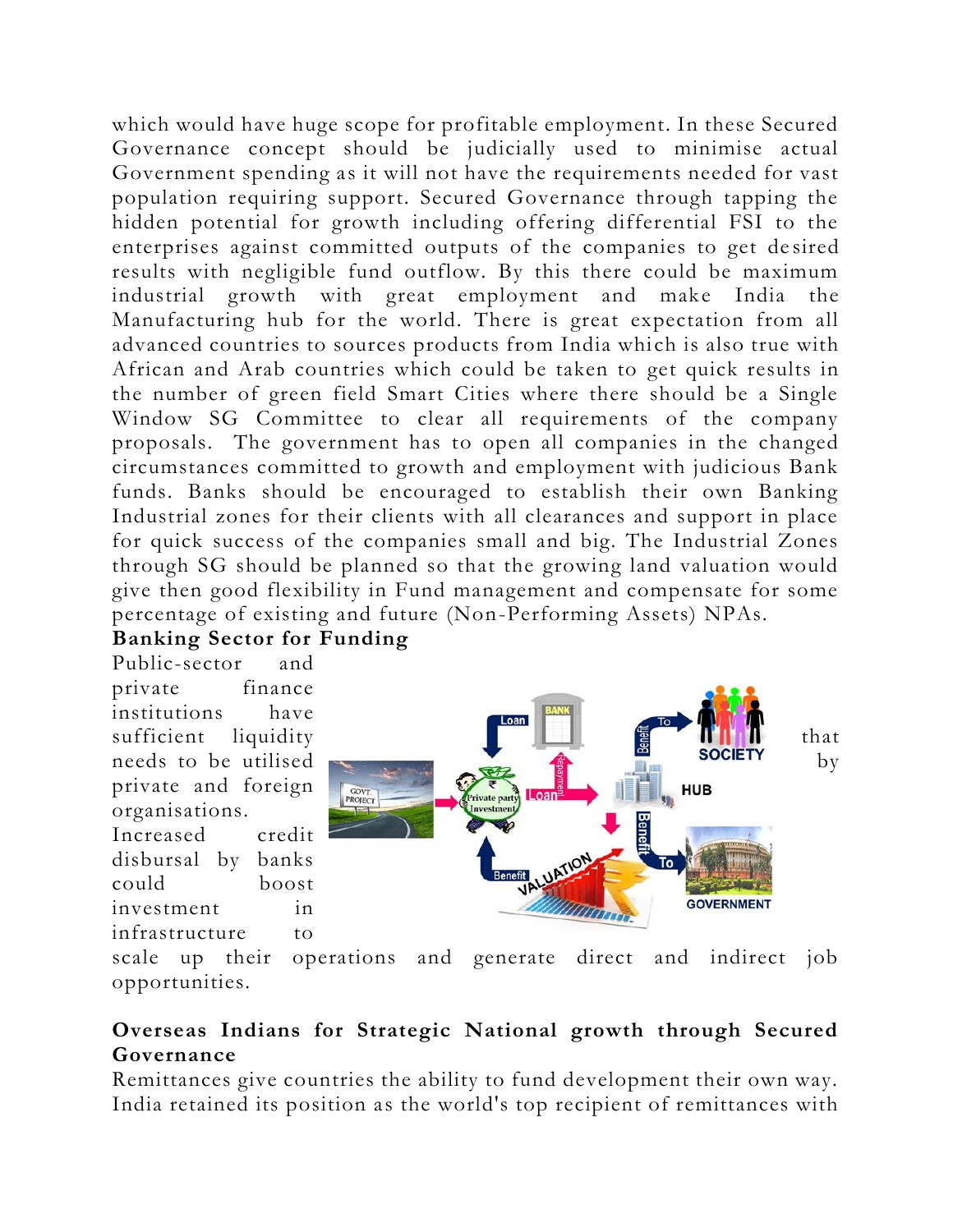its diaspora sending a whopping **US\$80 billion** back home in the last year. An estimated **31 million** Indians are living abroad now, they provide a variety of economic benefits to the home and host countries. While it is only **2.25%** of India's population, their total wealth is estimated at **US\$1 trillion** which is nearly **50%** of India's GDP. Of the **US\$1 trillion**, one-half is



estimated to be financial assets. The income of the Indian diaspora is estimated at **US\$ 400 billion** a year.

- Indian overseas people can set up a financial services those where more Indian population countries. The financial institution can support fund transaction services for affordable percentage of remittance for Indian diaspora and other countries. More over these institutions can offer easy credit access to boost economic growth of host countries.
- Configure Indian law enforcement services in emphasis with approval of host country and ensure that the force activity could help them to maintain law and order in case of any Indian person commit crime in their territories. If a person from India committed offence in other countries, he will be penalised as per the host country's law and punishment will be held in home country. There is no way to escape from the punishment.
- Overseas population need to be encouraged in ""Technology transfer cum Investment" with latent potential of India.

India is positioned well against these opportunities given its large pool of qualified manpower, track record in service delivery in sectors like IT, and lower costs (specifically in areas such as medical treatment and education services). However, in order to convert these opportunities into actual revenues, India Inc. will have to take several initiatives.

There are six thrust areas for action to boost demand for India's services:

- ◆ Strengthen India Inc. image/brand;
- Focus marketing on select countries with select services;
- Build customer credibility; Promote acceptability of the 'offshore' concept;

 Improve service experience for customers;/ Invest in promoting trials Besides, there are six thrust areas for action to boost supply of India's services: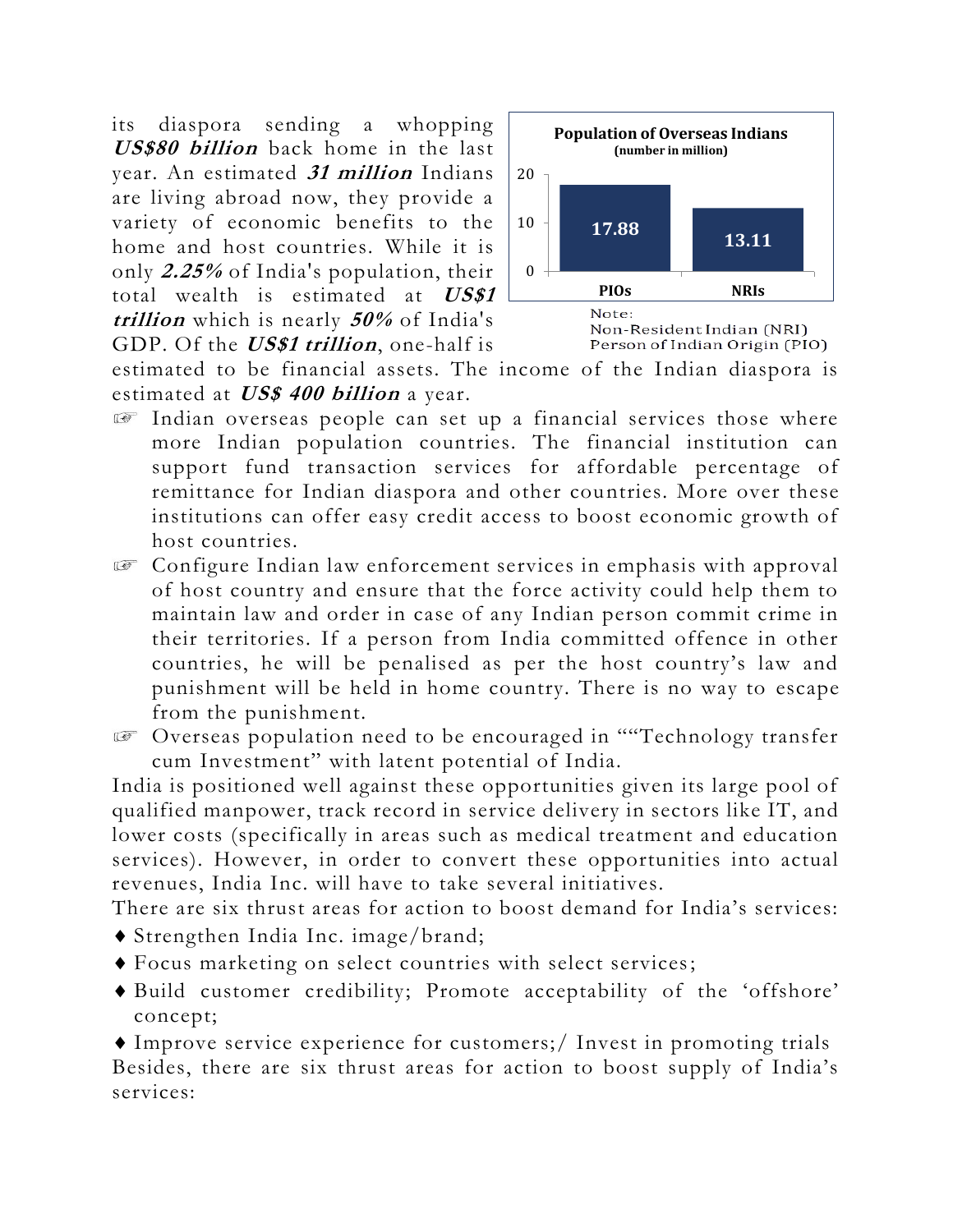- Develop domain expertise in specific areas
- $\checkmark$  Reform education and training sector to increase base of skilled professionals
- $\checkmark$  Strengthen connectivity infrastructure (telecom, IT, airports)
- $\checkmark$  Promote public-private partnerships; / Form interest groups around opportunities
- $\checkmark$  Align legal and regulatory structure

Strategic action is required in many sectors where business people and government agencies must continue to work together or begin to work together more effectively to ensure that India Inc. wins. Entrepreneurship in thought and action, alignment amongst actors, and speedy execution are the keys to success. Secured Governance is a novel strategy that designed to assist during uncertainty in the global economy and recognise the impact on economy and individuals throughout the nation.

# **Defence Forces Contribution in COVID 19**

Armed Forces Medical Services is the backbone of India's defence. With roughly **7,000** specialists and super specialists spread across India, and over **<sup>130</sup>** hospitals, military medicine is an asset that rarely comes into limelight. And this is the backbone to which India turned to when a unique medical crisis threatened from across the borders. The local forces are balancing the current situation and still be able to respond to unforeseen COVID 19 pandemic outbreak. In this context, the armed forces could provide fund support to meet some requirement somewhere.

# **Development in Backward Areas**

Moving away from populated areas makes more sense when you see that barely 2% of the land in our country is populated. Development of wastelands approximately **557,600 sq. km** (17% of total geography area) offers enormous potential both for economic development by private bodies such as various HUBs, Mini HUBs & Nano HUBs and sustainable employment generation.

# **Various Secured Governance HUBs**

**Mini HUBs**: Around 1,000 Mini HUBs can be developed in each districts of India. Local government will get additional revenue through this various mini HUBs to meet extra budget burden of public sector maintenance (includes salary, infrastructure repairing, etc.) expenditure such as Education, Healthcare, Law & Order, Solid Waste Management and other Civic activities.

**Nano HUBs**: Nano HUBs will be a part of an existing or new development project. These HUBs will not only facilitate public utility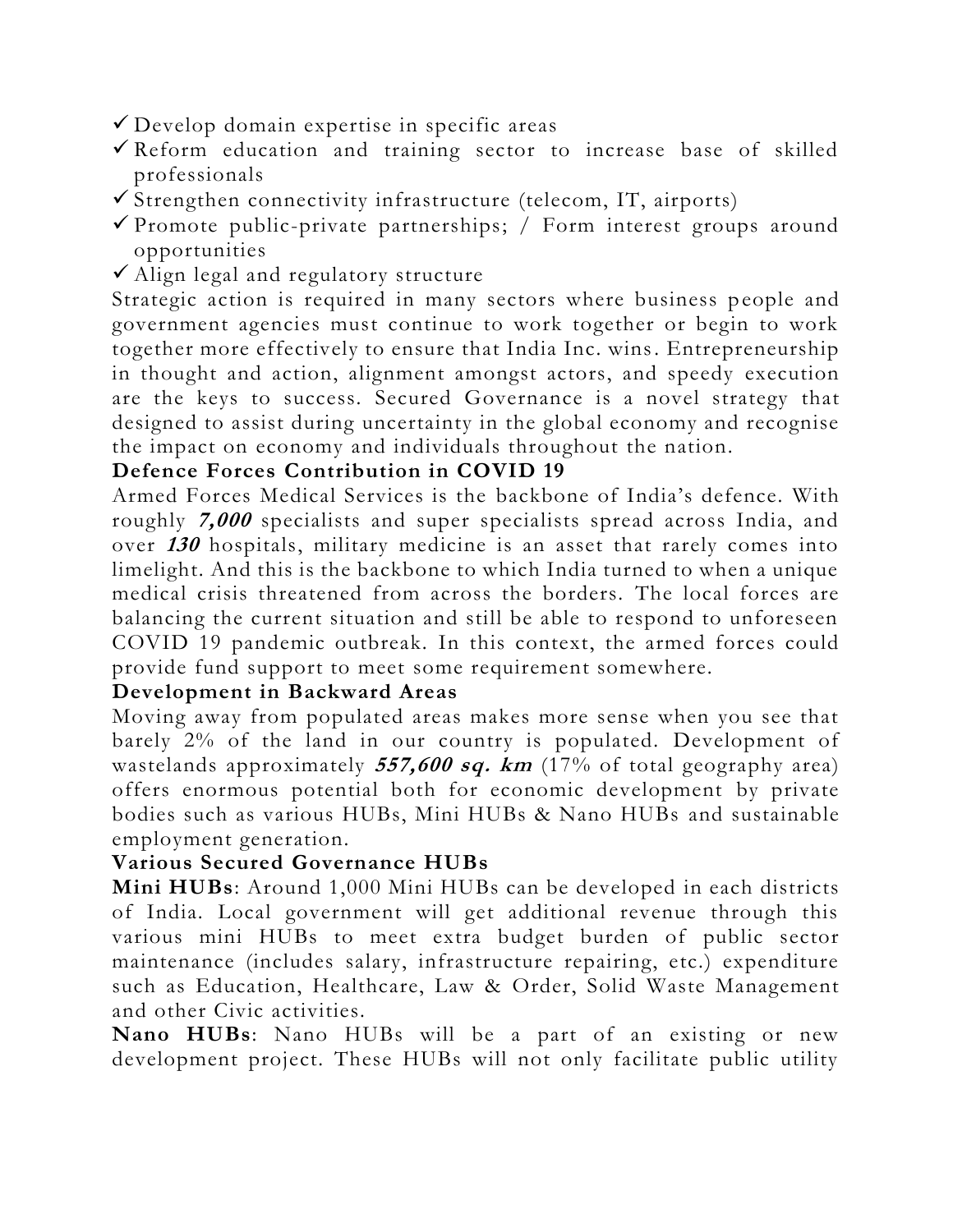space for the travellers but also promote small scale commercial units generating employment and revenue for the defined region.

A typical Nano-HUB will be spread over an area of 1000 to 2000 sq. m, comprising of facilities like Roadside Stations, Motorway Service Areas, Retail & Minor Ancillary Uses, Toilets/Washrooms, Parking Facilities, Health Clinics, Internet Cafes, ATMs, Handicraft shops, Small Hotels, Restrooms, etc.

Establish around **<sup>6</sup> lakh** Nano - HUBs in the rural areas of India is an effort to create a small yet compact mechanism to generate employment opportunity and minimize the rural urban migration. Detailed investment and employment opportunity is given in below table :

| Growth<br>Centre<br>or HUBs | Numb<br>of<br>er<br><b>HUBs</b> | Expected<br>Public<br>Investme<br>(in<br>nt<br>INR. $Cr.$ ) | Expected<br>investme<br>$\mathbf{b} \mathbf{v}$<br>$n_{t}$<br>private<br><b>Bodies</b><br>(in INR.<br>$Cr.$ ) | Expected<br>Output<br>to<br>Govt./Annu<br>m<br>INR.<br>(in<br>Cr. | Employme<br>$n_{t}$<br>Opportuni<br>ty<br>(in<br>million) |
|-----------------------------|---------------------------------|-------------------------------------------------------------|---------------------------------------------------------------------------------------------------------------|-------------------------------------------------------------------|-----------------------------------------------------------|
| Healthcar<br>e              | 30                              | 150                                                         | 3,000                                                                                                         | 600                                                               | 10.00                                                     |
| Industry                    | 80                              | 1600                                                        | 32,000                                                                                                        | 3,000                                                             | 120.00                                                    |
| Tourism                     | 25                              | 750                                                         | 15,000                                                                                                        | 2,000                                                             | 30.00                                                     |
| Power                       | 15                              | 125                                                         | 2,500                                                                                                         | 1,000                                                             | 5.00                                                      |
| Educatio<br>$\mathbf n$     | 30                              | 75                                                          | 1,500                                                                                                         | 800                                                               | 2.00                                                      |
| Agricultu<br>re             | 50                              | 40                                                          | 800                                                                                                           | 300                                                               | 75.00                                                     |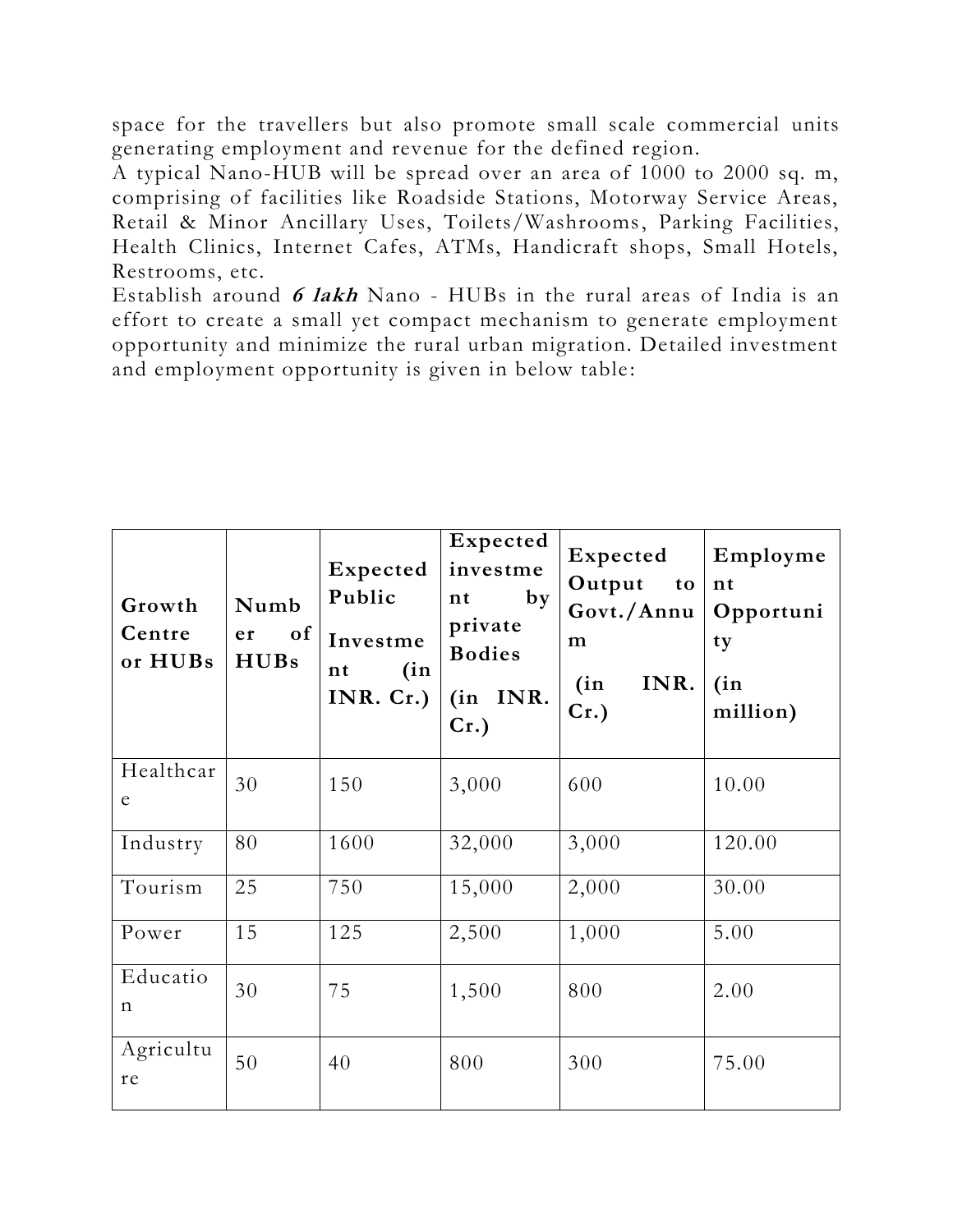| Transpor<br>t | 30                       | 50     | 1,000   | 200    | 3.00   |
|---------------|--------------------------|--------|---------|--------|--------|
| Sports        | 15                       | 10     | 200     | 100    | 10.00  |
| Other<br>HUBs | 20                       | 200    | 4,000   | 1,000  | 65.00  |
| Mini<br>HUBs  | 1,000                    | 25,000 | 500,000 | 35,000 | 50.00  |
| Nano<br>HUBs  | 600,00<br>$\overline{0}$ | 12,000 | 240,000 | 26,000 | 30.00  |
| Total         |                          | 40,000 | 800,000 | 70,000 | 400.00 |

# **Post COVID-19 Happiness Index Rank of India**

The World Happiness Report is a landmark survey of the state of global happiness that ranks **<sup>156</sup>** countries by how happy their citizens perceive themselves to be. When measured, there are six components of happiness: GDP per capita, social support, healthy life expectancy, sense of freedom to make life choices, generosity, and perception of corruption . Hidden potential of India that measures the ability of an economy to generate sufficient employment opportunities for its population The very Secured Governance formulation of value and valuation of strong link between existing hidden potential, economic growth, create employment opportunity and poverty reduction activities would ensure India's happiness index rank to be deservingly in top bracket.

#### **Conclusion**

There is need to see growth on the present state and post COVID 19. Here through the Secured Governance strategy following steps are suggested.

The growth has to be through the hidden potential through a selfsustained mechanism. Government should offer full leadership and support through proper policies and open various channels starting with Healthcare which is badly hit and open all avenues in other sectors for all round growth. To start with the Government has announced fiscal remedies of the order of **1.75 lakh crores**. This has to very strategically routed to get maximum benefit to the public and has a multiplicative effect for beneficiaries. These should be properly outsourced with additional sweeteners to get multiple times impact on the users. For example this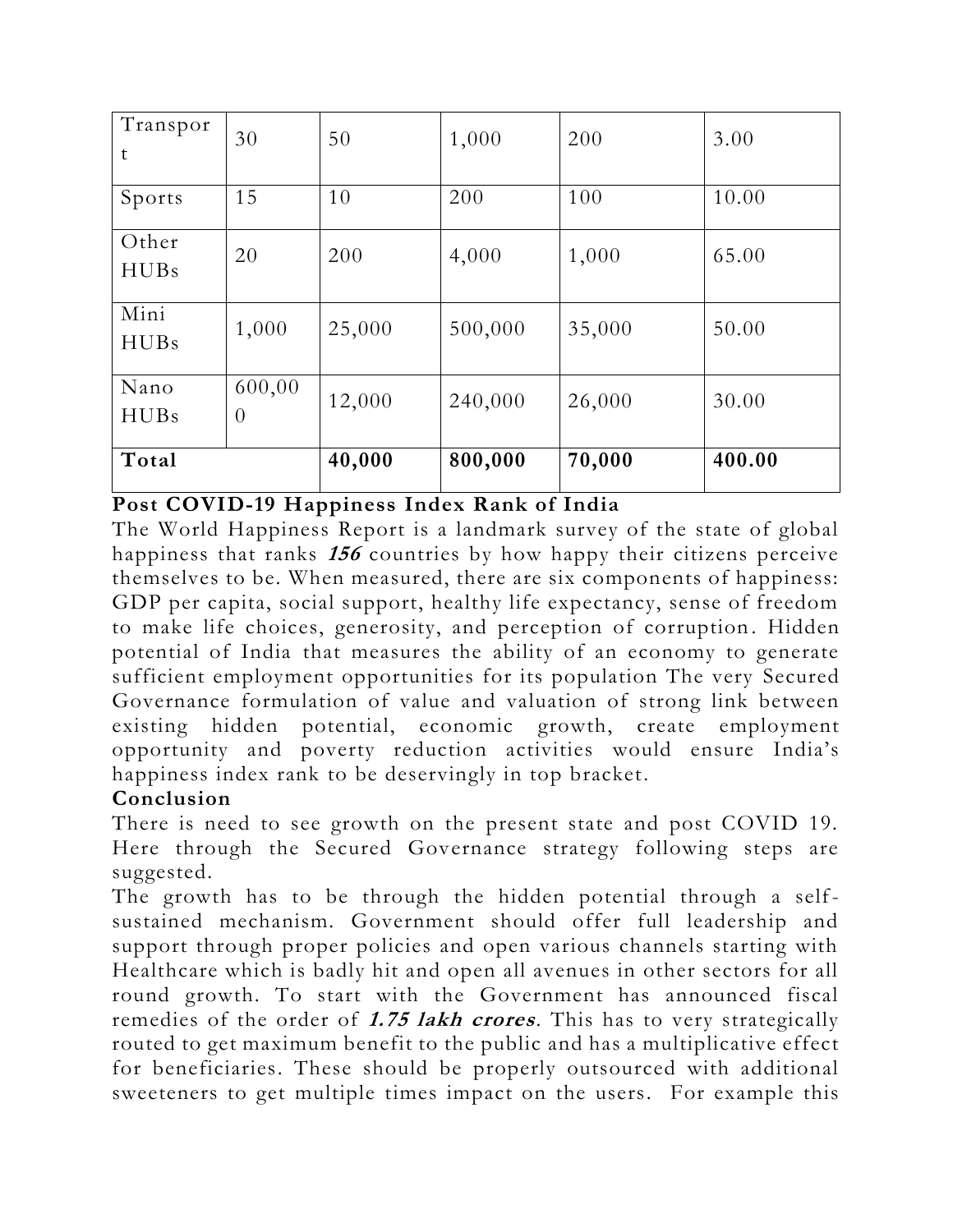should be given to successfully running PSUs, Banks with additional FSI and sectorial incentives as a commodity to achieve the primary objective to feed the starving public as also have long -term benefit for their employment and better living standards. Here all efforts should be to get much of these in rural areas in Waste land which should benefit the most for all stakeholders.

Banks should create their own Industrial Zones as profit centers for their clients and benefit them through valuation for future growth and full support to the expanding Industries.

As World is looking forward to India to be a better Manufacturing and Services Hub these hubs should concentrate on various sectors to have synergy to take on Global requirements.

Government should encourage overseas Indians to fully participate in these by investments, Technology, Training and support. Here every year **3 million** Indians should be encouraged to settle in other countries for this to grow perpetually as also to take care of the **<sup>20</sup> million** extra persons born every year. Indians abroad have to go as Ambassadors and MEA have to play a key role as this would be a major source of income for the National and growth of the other countries where they are going.

Religious and spiritual places have lot to offer in the new development strategy. The Gold, Money, land and continuous flow of devotees all have respective role in the new plans. These places keeping up their respective sanctity have to be encouraged to expand in Healthcare, Education, Skill development, Sports, Water management and larger among them to be Banks and Financial Institutions all these adhering to respective rules by statutory authorities. This would get over 10 lakh crores in circulation from the 3M places on worship and spiritual centers of excellence. We need to ensure their identities are not disturbed but enhanced by them offering these activities which as such going on in a small way now.

There are many actions to be taken on the personal and professional level. In India we need to make 2 years mandatory for everyone to be involved in Social, Defence, Security etc. to build a strong character

For proper administration certain changes are required for efficiency which includes having all postings to be minimum 3 years and maximum 6 years. In all post there would be mandatory 5 to 15 days joint working with the successor and the predecessor being an Advisor for next 10 years for proper continuity in all these management to be successful.

Agriculture plays a dominant role and needs to be properly streamlined and Agri HUBs with full banking support for proper growing with all supporting activities and distribution to make India the Global Food Factory.